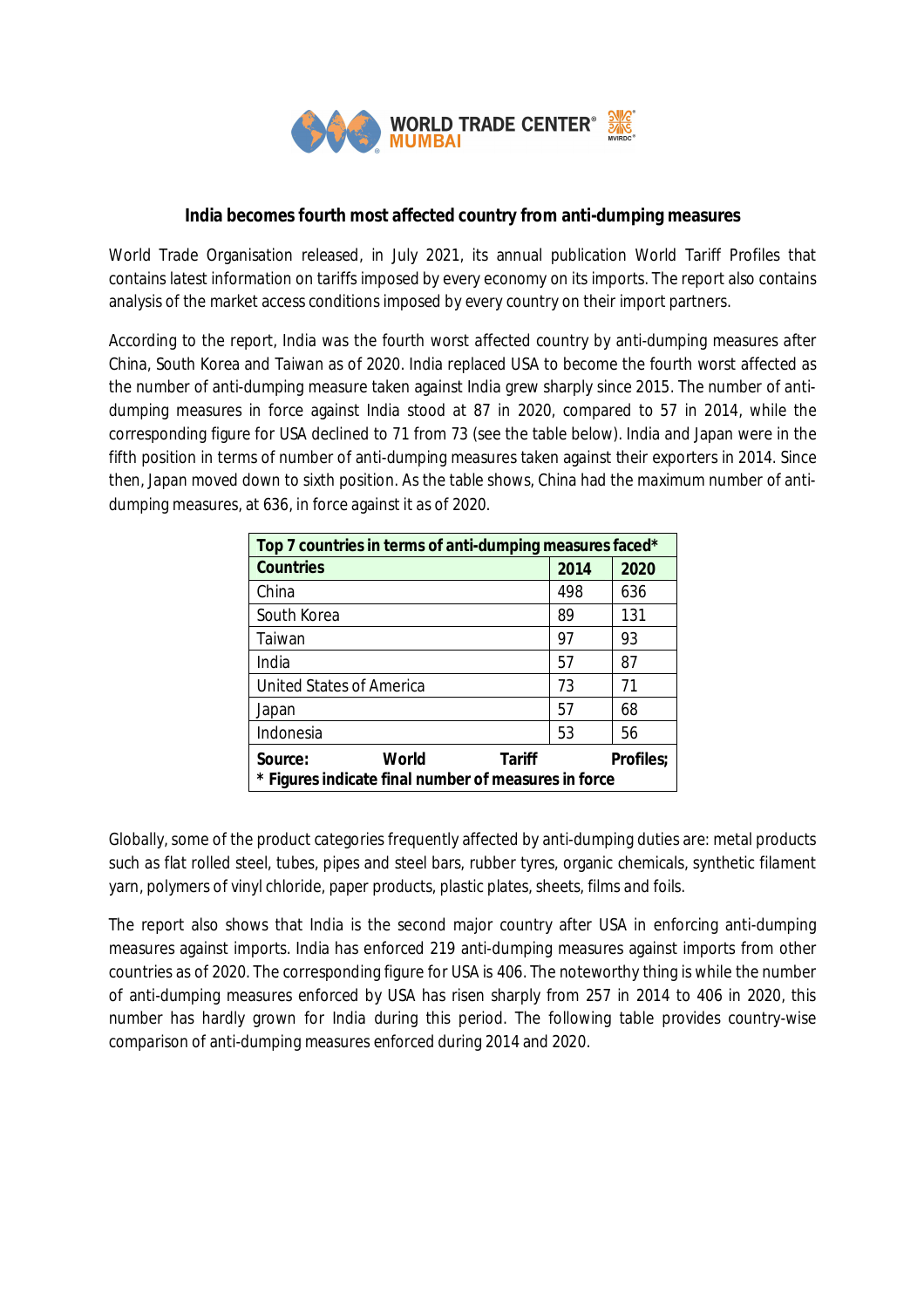

| Top 7 countries in terms of anti-dumping measures taken* |      |      |  |
|----------------------------------------------------------|------|------|--|
| <b>Countries</b>                                         | 2014 | 2020 |  |
| <b>United States of America</b>                          | 257  | 406  |  |
| India                                                    | 208  | 219  |  |
| <b>Brazil</b>                                            | 127  | 146  |  |
| Turkey                                                   | 134  | 135  |  |
| China                                                    | 103  | 110  |  |
| Argentina                                                | 79   | 100  |  |
| Mexico                                                   | 47   | 74   |  |
| <b>Source: World Tariff Profiles;</b>                    |      |      |  |
| * Figures indicate final number of measures in force     |      |      |  |

## **Notifications**

**PIB**

India's Foreign Trade: July 2021

https://pib.gov.in/PressReleseDetail.aspx?PRID=1745500

Export of Mohua flower from Chhattisgarh & Himalayan Goat meat from Uttarakhand

https://pib.gov.in/PressReleseDetail.aspx?PRID=1744908

Development of cooperatives in agriculture sector

https://pib.gov.in/PressReleseDetail.aspx?PRID=1744497

## **DGFT**

Amendment in Foreign Trade Policy 2015-20

https://content.dgft.gov.in/Website/dgftprod/2637f258-0a3f-4497-8f3bfc60180620ca/Notifi%2017%20dt%2010-08-21%20Eng.pdf